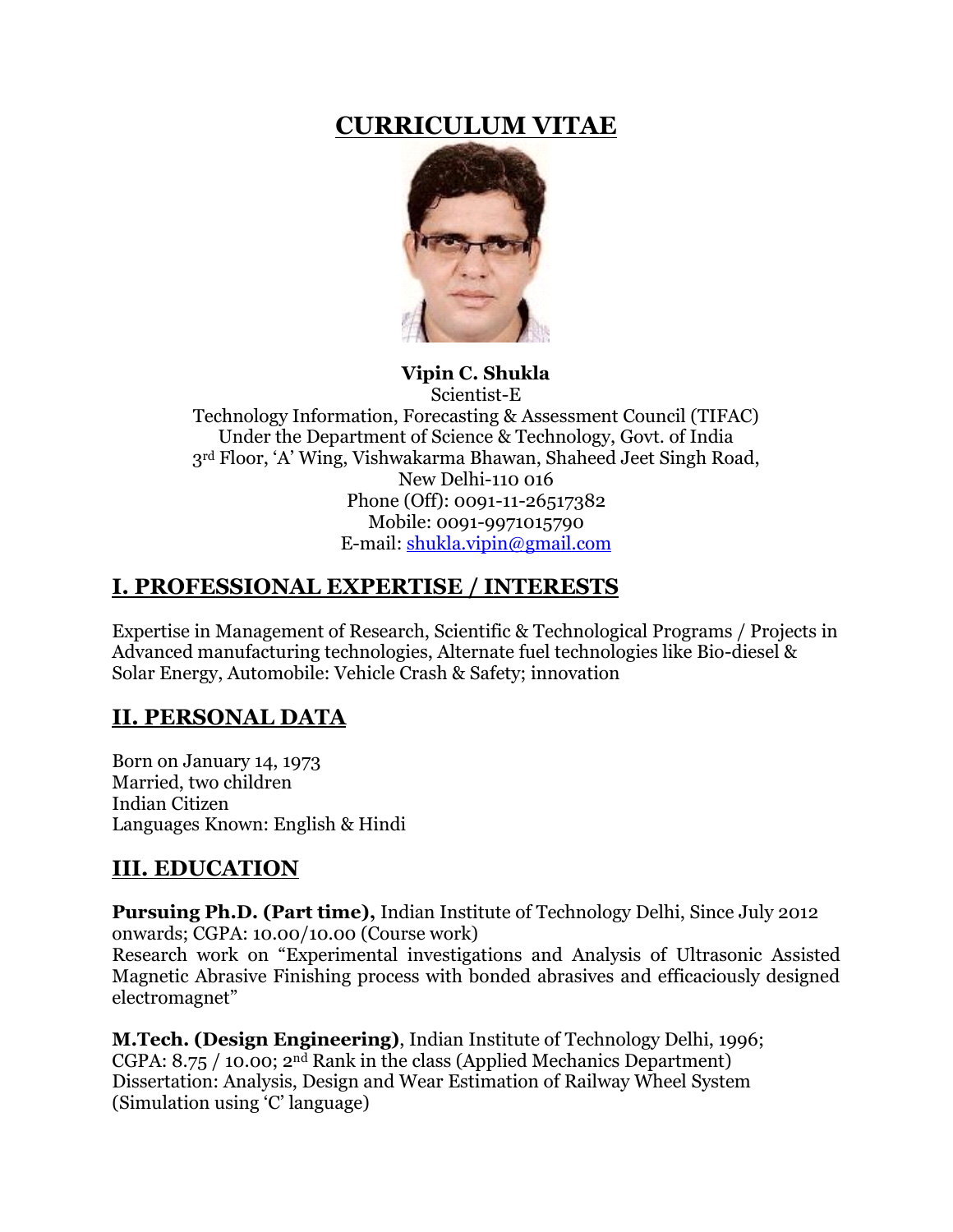**B.Tech. (Mechanical Engineering)**, Harcourt Butler Technological Institute Kanpur, 1994, 1<sup>st</sup> class with Distinction  $(76.7\%)$ , 3<sup>rd</sup> Rank in Dept Dissertation: Computer Aided Designing of Springs using Auto-CAD

## **IV. WORKING EXPRIENCES & POSITIONS HELD**

### **(A) Current Employment:**

**Technology Information Forecasting & Assessment Council, Delhi** May 16, 2000- till now: Presently working as Scientist-E

TIFAC is established as 'think tank' to keep watch on global technology development and assess the preferred option for India in various important sectors. It is an autonomous society under the Department of Science & Technology (GoI). [\(www.tifac.org.in\)](http://www.tifac.org.in/)

I had experience in handling various programmes in the past on 'Road Construction & Transportation Equipment', 'Core Group on Automotive Research (CAR)', 'National Innovation Project (NIP) of World Bank' 'Mission REACH' which aimed towards the development of human resources of international standards, imparting high quality education in chosen areas of high relevance to industry and society by creating sustainable linkages between academia and industry. Presently, I am involved in the initiative on 'Advanced Manufacturing Technology'.

### **(B) Earlier Work Experiences:**

### **Central Institute of Road Transport (CIRT), Pune**

September 2006-November 2007: Scientist-E & Head- Biodiesel, Vehicle Crash, CAD/CAE

CIRT was established on the joint initiative of the Association of State Road Transport Undertakings (ASRTU) and then Ministry of Shipping and Transport (GoI). [\(www.cirtindia.com\)](http://www.cirtindia.com/)

I worked at CIRT as Scientist-E and looked after the following activities as Head-Research Cluster:

> Centre for Computer Aided Engineering (CCAE) Vehicle Structural testing lab Development of Fatigue lab under R&D Cess Development of Water proofing test under R&D Cess Research projects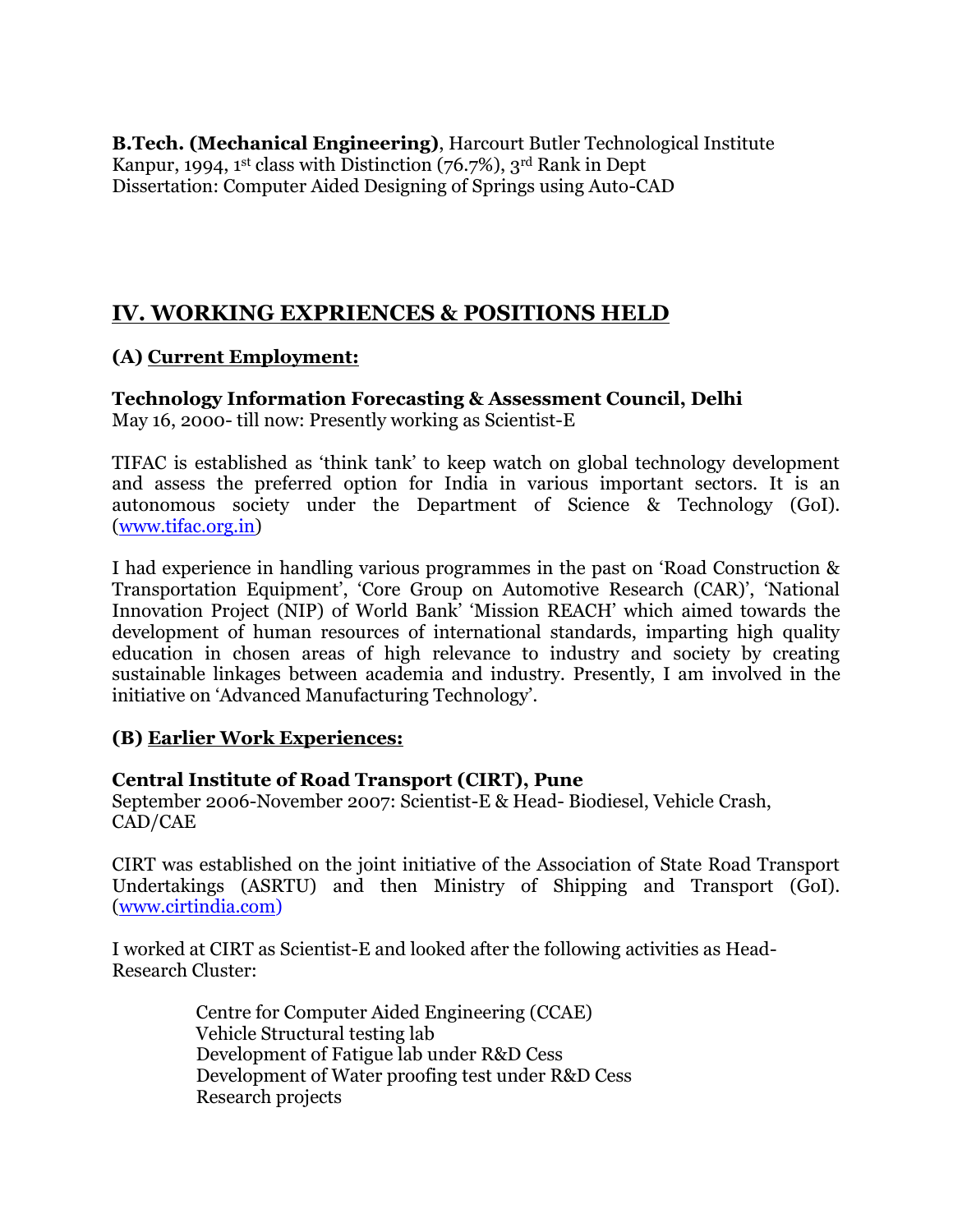### **Escorts Tractor Ltd, Faridabad**

July 3, 1997 – May 15, 2000: Manager – Product Development Group (R&D)

Escorts Ltd is an ISO certified company and Escorts group engaged in the business of manufacturing various tractor models. I worked as Manager- Product Development Group with Escorts R&D Centre was responsible a team member for all new development and modification in existing products. [\(www.escortsgroup.com\)](http://www.escortsgroup.com/)

### **IIT Kanpur**

August 1994 – February 1995: Project Associate

I worked on a CSIR sponsored project on non-conventional machining and was involved in the development of a set up and research work.

### **Netaji Subash Institute of Technology (NSIT), Delhi**

August 2010 – December 2013: Guest Faculty

I worked as Guest Faculty in the Division of Manufacturing and Automation Engineering of Netaji Subash Institute of technology (NSIT) Delhi. NSIT is among top ranged engineering institutes in India. I took classes for the subjects like Manufacturing Processes & Strength of Materials.

# **V. Major Training Programmes attended:**

| S.No. | Organization / Institute         | Period       | Details of training          |
|-------|----------------------------------|--------------|------------------------------|
| 1.    | Lal Bahadur Shastri              | April 20-May | <b>Science for Rural</b>     |
|       | National Academy of              | 1,2009       | Societies Programme          |
|       | Administration (LBSNAA),         |              |                              |
|       | Mussorie                         |              |                              |
| 2.    | <b>International Training</b>    | June 30-July | Project Management in        |
|       | Centre of International          | 4,2008       | World Bank-funded            |
|       | Labour Organisation (ITC-        |              | Projects: Control of         |
|       | ILO) at Turin, Italy             |              | Project Delivery (Time,      |
|       |                                  |              | Scope, Procurement,          |
|       |                                  |              | <b>Budget and Resources)</b> |
| 3.    | TRIPP at IIT Delhi, the          | December 4-  | 16th International Course    |
|       | <b>French National Institute</b> | 10,2006      | on Transportation            |
|       | for Transport and Safety         |              | Planning & Safety            |
|       | Research France & St.            |              |                              |
|       | Stephan's Hospital, Delhi        |              |                              |
| 4.    | M/s Escorts Ltd, Faridabad       | December     | <b>Managerial Excellence</b> |
|       |                                  | 15/16, 1999  |                              |
| 5.    | M/s Escorts Ltd, Faridabad       | November 24, | Time Management              |
|       |                                  | 1999         |                              |
| 6.    | Council of Education and         | April 12-17, | Windows 95 and MS            |
|       | Training, M/s First              | 1999         | Office 97                    |